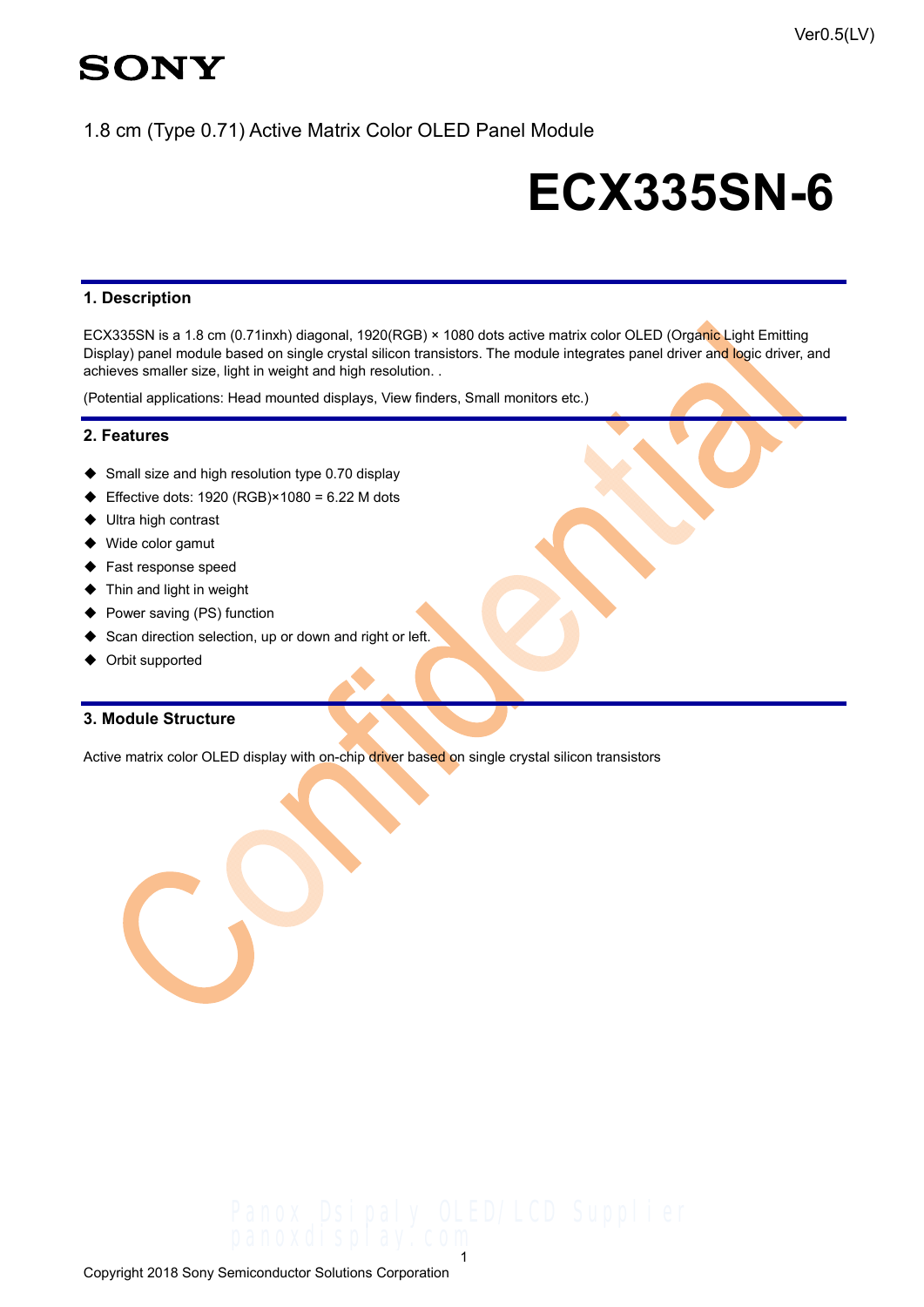## **4. System Block Diagram**

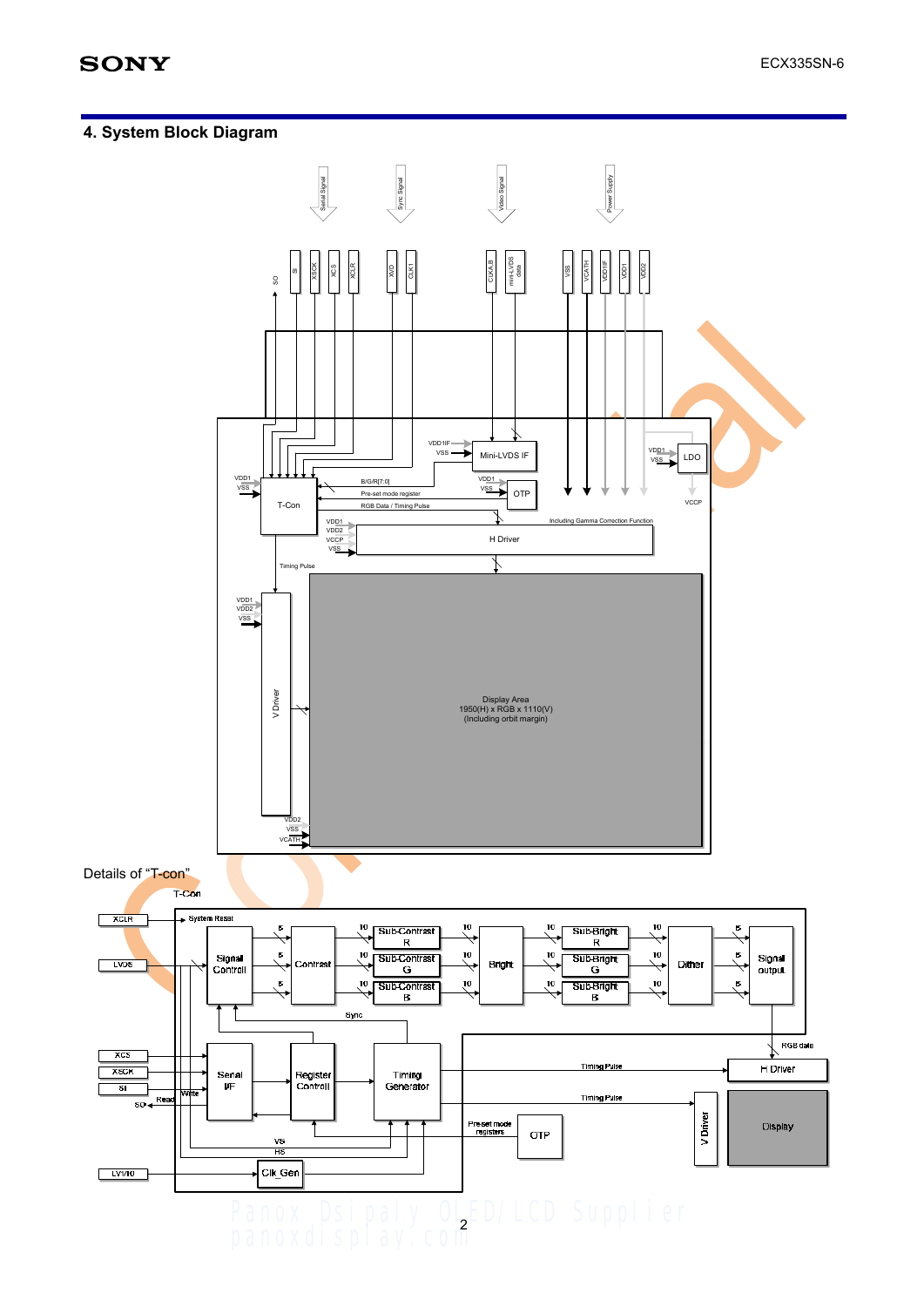## **5. Pin Description**

#### **5.1 Pin Assignment**



## **5.2 Pin description (LVDS input)**

|                                  |                  |                     | Display Area                                      |                       |
|----------------------------------|------------------|---------------------|---------------------------------------------------|-----------------------|
| 5.2 Pin description (LVDS input) |                  |                     |                                                   |                       |
| Pin No.<br>(FPC Side)            | Symbol           | Type                | <b>Description</b>                                | Equivalent<br>circuit |
| 1                                | <b>VCATH</b>     | Power Supply        | EL cathode power supply                           |                       |
| $\overline{2}$                   | <b>VCATH</b>     | Power Supply        | EL cathode power supply                           |                       |
| 3                                | VCCP_O           | Power Supply        | VCCP power supply                                 | $\times 8$            |
| 4                                | VCCP_I           | Power Supply        | VCCP power supply                                 |                       |
| 5                                | VCCP_I           | Power Supply        | <b>VCCP power supply</b>                          |                       |
| 6                                | VDD <sub>2</sub> | <b>Power Supply</b> | 10V power supply                                  |                       |
| $\overline{7}$                   | VDD <sub>2</sub> | <b>Power Supply</b> | 10V power supply                                  |                       |
| 8                                | <b>VSS</b>       | Power Supply        | GND                                               |                       |
| 9                                | <b>VSS</b>       | <b>Power Supply</b> | <b>GND</b>                                        |                       |
| 10                               | <b>VSS</b>       | <b>Power Supply</b> | GND                                               |                       |
| 11                               | <b>VSS</b>       | <b>Power Supply</b> | <b>GND</b>                                        |                       |
| 12                               | VDD <sub>1</sub> | <b>Power Supply</b> | 1.8V power supply                                 |                       |
| 13                               | VDD1             | Power Supply        | 1.8V power supply                                 |                       |
| 14                               | <b>XCS</b>       | Input               | Serial communication<br>Chip select               | ×1                    |
| 15 <sub>2</sub>                  | <b>XSCK</b>      | Input               | Serial communication<br>Serial clock              | ×1                    |
| 16                               | SI               | Input               | Serial communication<br>Data input                | $\times$ 1            |
| 17                               | SO               | Output              | Serial communication<br>Data output               | $\times 2$            |
| 18                               | <b>PSCNT</b>     | Input               | Power save communication enable<br>Connect to GND | $\times$ 1            |
| 19                               | <b>XCLR</b>      | Input               | System reset                                      | $\times$ 1            |
| 20                               | <b>TEST</b>      | Output              | Test pin (no connect)                             | $\times3$             |
| 21                               | <b>TEST</b>      | $\overline{a}$      | Test pin (connect to GND)                         |                       |

## Panox Dsipaly OLBED/LCD Supplier panoxdisplay.com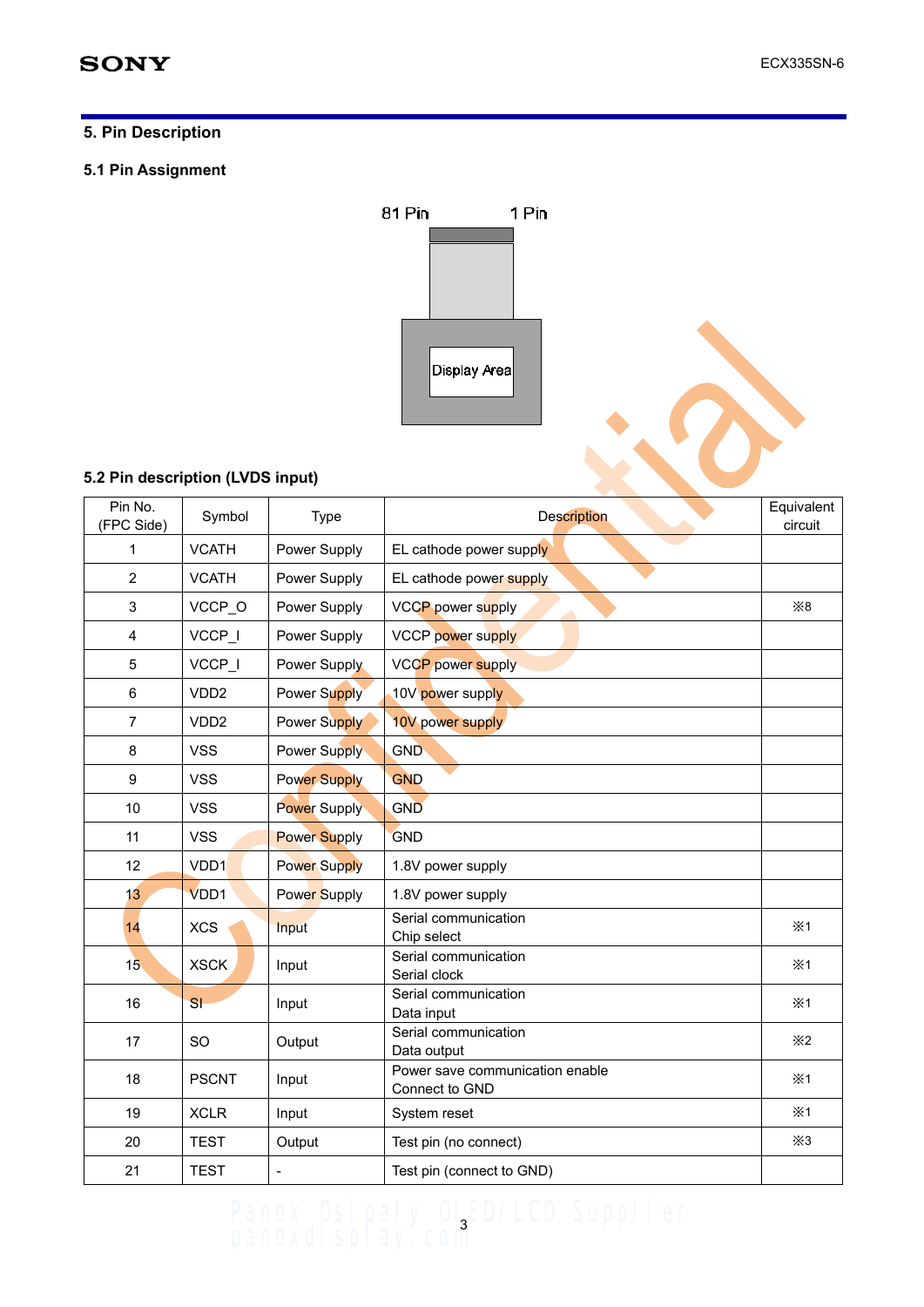| Pin No.<br>(FPC Side) | Symbol            | <b>Type</b>         | Description                | Equivalent<br>circuit |
|-----------------------|-------------------|---------------------|----------------------------|-----------------------|
| 22                    | <b>TEST</b>       | Input               | Test pin (connect to GND)  | $\times 4$            |
| 23                    | <b>TEST</b>       | Input               | Test pin (connect to GND)  | $\times 5$            |
| 24                    | <b>TEST</b>       | Input               | Test pin (connect to GND)  | $\times$ 1            |
| 25                    | <b>TEST</b>       | Input / Output      | Test pin (connect to GND)  | $\times 4$            |
| 26                    | <b>TEST</b>       | Output              | Test pin (no connect)      | ×1                    |
| 27                    | VDD1IF            | Power Supply        | 1.8V power supply for LVDS |                       |
| 28                    | <b>VSSIF</b>      | Power Supply        | <b>GND for LVDS</b>        |                       |
| 29                    | <b>TEST</b>       | Input               | Test pin (connect to GND)  | $\times 6$            |
| 30                    | <b>TEST</b>       | Input               | Test pin (connect to GND)  | $\times 6$            |
| 31                    | LV <sub>1</sub> A | Input               | LVDS clock                 | $\times 6$            |
| 32                    | LV1B              | Input               | LVDS clock                 | $\times 6$            |
| 33                    | LV <sub>2</sub> A | Input               | LVDS data input            | $\times 6$            |
| 34                    | LV2B              | Input               | LVDS data input            | $\times 6$            |
| 35                    | LV3A              | Input               | LVDS data input            | $\times 6$            |
| 36                    | LV3B              | Input               | LVDS data input            | $\times 6$            |
| 37                    | LV4A              | Input               | LVDS data input            | $\times 6$            |
| 38                    | LV4B              | Input               | LVDS data input            | $\times 6$            |
| 39                    | LV <sub>5</sub> A | Input               | LVDS data input            | $\times 6$            |
| 40                    | LV5B              | Input               | LVDS data input            | $\times 6$            |
| 41                    | VDD1IF            | Power Supply        | 1.8V power supply for LVDS |                       |
| 42                    | <b>VSSIF</b>      | Power Supply        | <b>GND for LVDS</b>        |                       |
| 43                    | <b>TEST</b>       | Input               | Test pin (connect to GND)  | $\times 6$            |
| 44                    | <b>TEST</b>       | Input               | Test pin (connect to GND)  | $\times 6$            |
| 45                    | <b>VSSIF</b>      | <b>Power Supply</b> | <b>GND for LVDS</b>        |                       |
| 46                    | VDD1IF            | <b>Power Supply</b> | 1.8V power supply for LVDS |                       |
| 47                    | LV9A              | Input               | LVDS data input            | $\times 6$            |
| 48                    | LV9B              | Input               | LVDS data input            | $\times 6$            |
| 49                    | LV8A              | Input               | LVDS data input            | $\times 6$            |
| 50                    | LV8B              | Input               | LVDS data input            | $\times 6$            |
| 51                    | LV7A              | Input               | LVDS data input            | $\times 6$            |
| 52                    | LV7B              | Input               | LVDS data input            | $\times 6$            |
| 53                    | LV6A              | Input               | LVDS data input            | $\times 6$            |
| 54                    | LV6B              | Input               | LVDS data input            | $\times 6$            |
| 55                    | LV10A             | Input               | LVDS clock                 | $\times 6$            |
| 56                    | LV10B             | Input               | LVDS clock                 | $\times 6$            |
| 57                    | <b>TEST</b>       | Input               | Test pin (connect to GND)  | $\times 6$            |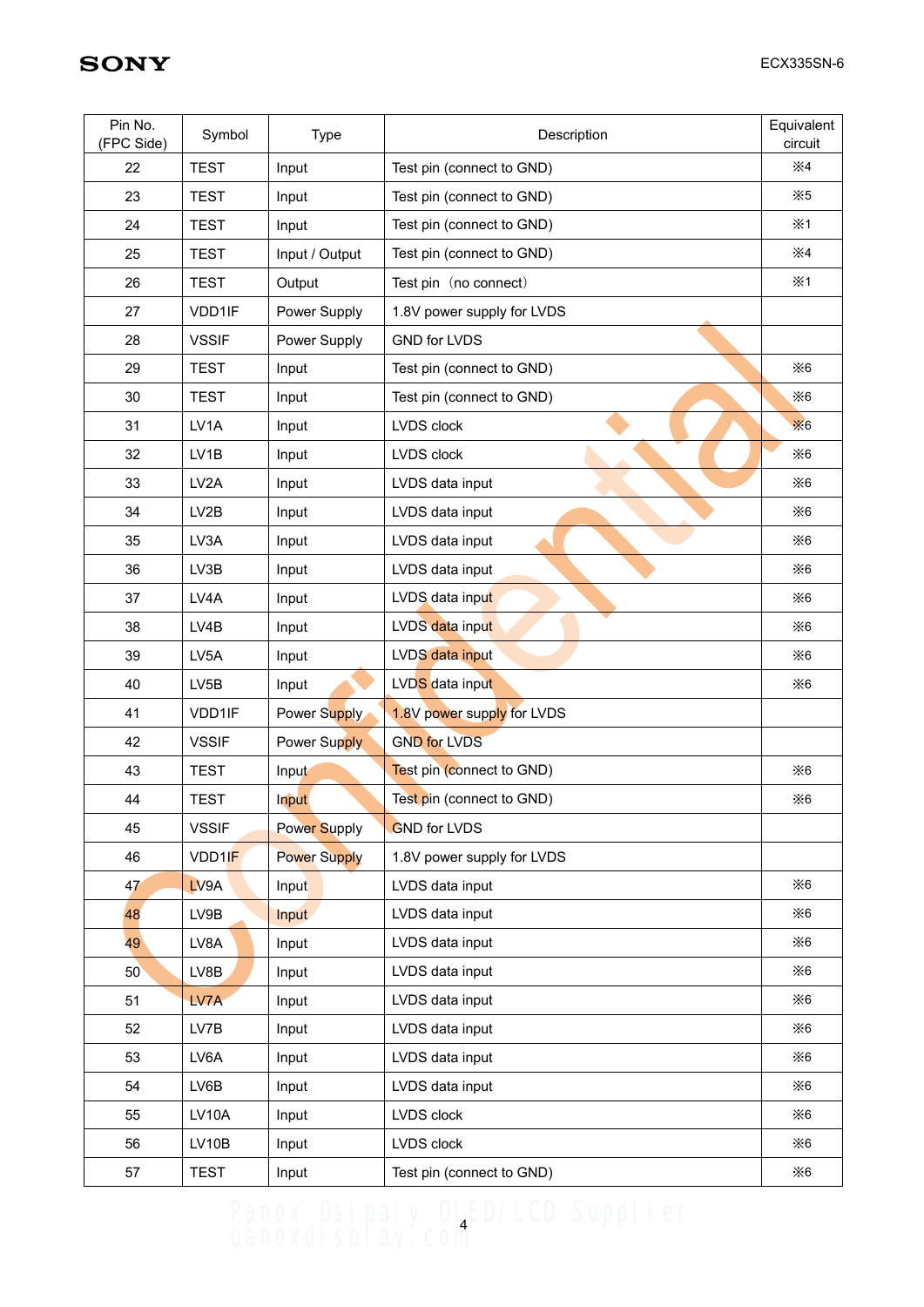| Pin No.<br>(FPC Side) | Symbol           | <b>Type</b>         | Description                                    | Equivalent<br>circuit |
|-----------------------|------------------|---------------------|------------------------------------------------|-----------------------|
| 58                    | <b>TEST</b>      | Input               | Test pin (connect to GND)                      | $\times 6$            |
| 59                    | <b>VSSIF</b>     | Power Supply        | <b>GND for LVDS</b>                            |                       |
| 60                    | VDD1IF           | Power Supply        | 1.8V power supply for LVDS                     |                       |
| 61                    | <b>TEST</b>      | Output              | Test pin (no connect)                          | $\times 1$            |
| 62                    | <b>IFSW</b>      | Input               | Interface select pin (connect to GND)          | $\times$ 1            |
| 63                    | VDD <sub>1</sub> | Power Supply        | 1.8V power supply                              |                       |
| 64                    | VDD1             | Power Supply        | 1.8V power supply                              |                       |
| 65                    | <b>VSS</b>       | Power Supply        | <b>GND</b>                                     |                       |
| 66                    | <b>VSS</b>       | Power Supply        | <b>GND</b>                                     |                       |
| 67                    | <b>TEST</b>      | Input               | Test pin (connect to GND)                      | $\times 7$            |
| 68                    | <b>VCAL</b>      | Output              | Output of temperature sensing circuit          | $\times 8$            |
| 69                    | R IB             | Input / Output      | Bias current adjustment resistance connect pin | $\times 8$            |
| 70                    | <b>VREF</b>      | Output              | <b>VREF</b> voltage                            | $\times 8$            |
| 71                    | <b>VG255</b>     | Output              | Gamma top voltage                              | $\times 8$            |
| 72                    | VG <sub>0</sub>  | Output              | Gamma bottom voltage                           | $\times 8$            |
| 73                    | <b>VOFS</b>      | Output              | Vofs voltage                                   | $\times 8$            |
| 74                    | <b>VSS</b>       | Power Supply        | <b>GND</b>                                     |                       |
| 75                    | <b>VSS</b>       | Power Supply        | <b>GND</b>                                     |                       |
| 76                    | VDD <sub>2</sub> | Power Supply        | 10V power supply                               |                       |
| 77                    | VDD <sub>2</sub> | Power Supply        | 10V power supply                               |                       |
| 78                    | VCCP_I           | Power Supply        | <b>VCCP</b> power supply                       |                       |
| 79                    | VCCP_I           | <b>Power Supply</b> | <b>VCCP</b> power supply                       |                       |
| 80                    | <b>VCATH</b>     | <b>Power Supply</b> | EL cathode power supply                        |                       |
| 81                    | <b>VCATH</b>     | <b>Power Supply</b> | EL cathode power supply                        |                       |



Panox Dsipaly OLED/LCD Supplier panoxdisplay.com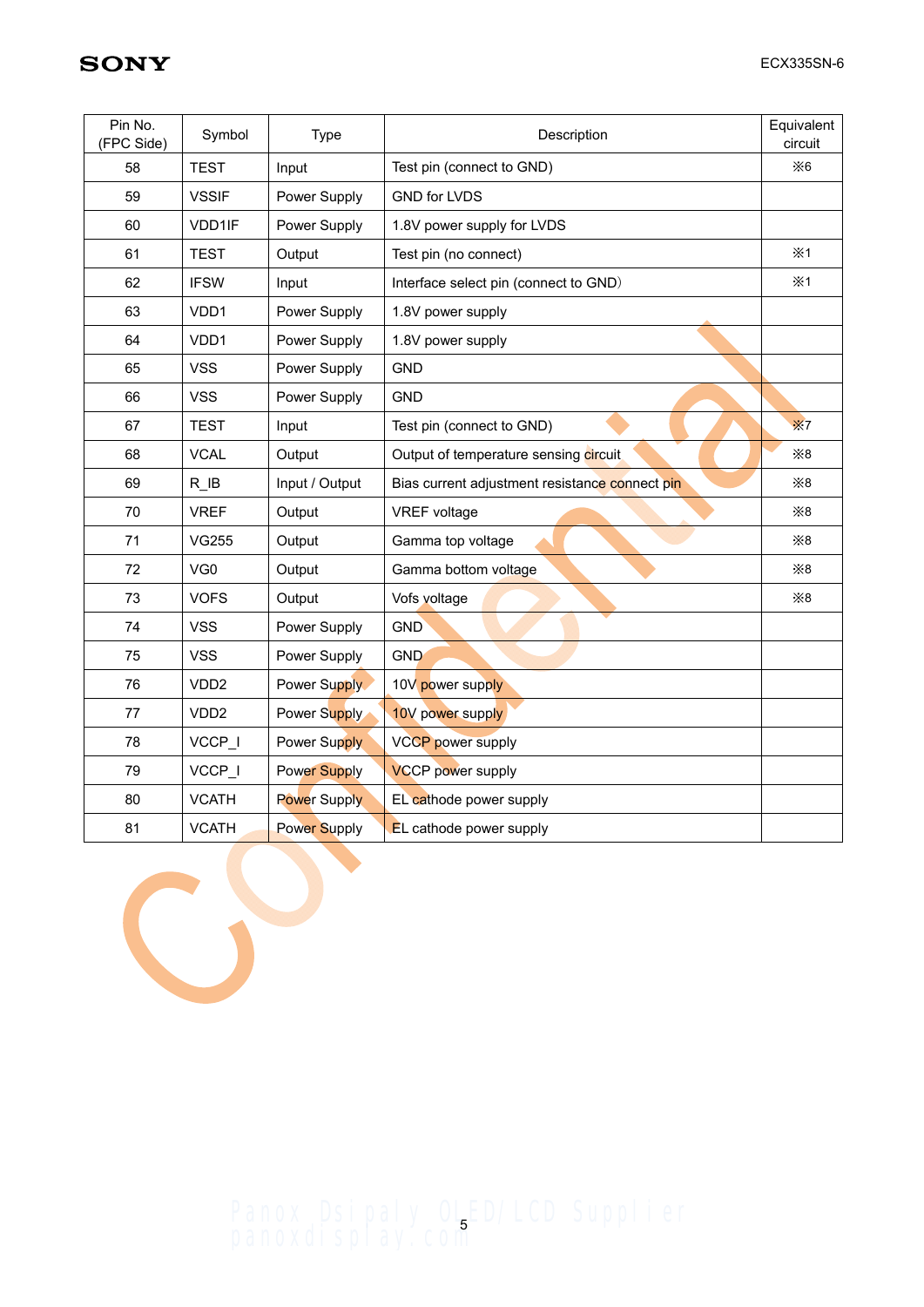#### **5.3 Equivalent Circuits**



Panox Dsipaly OLED/LCD Supplier panoxdisplay.com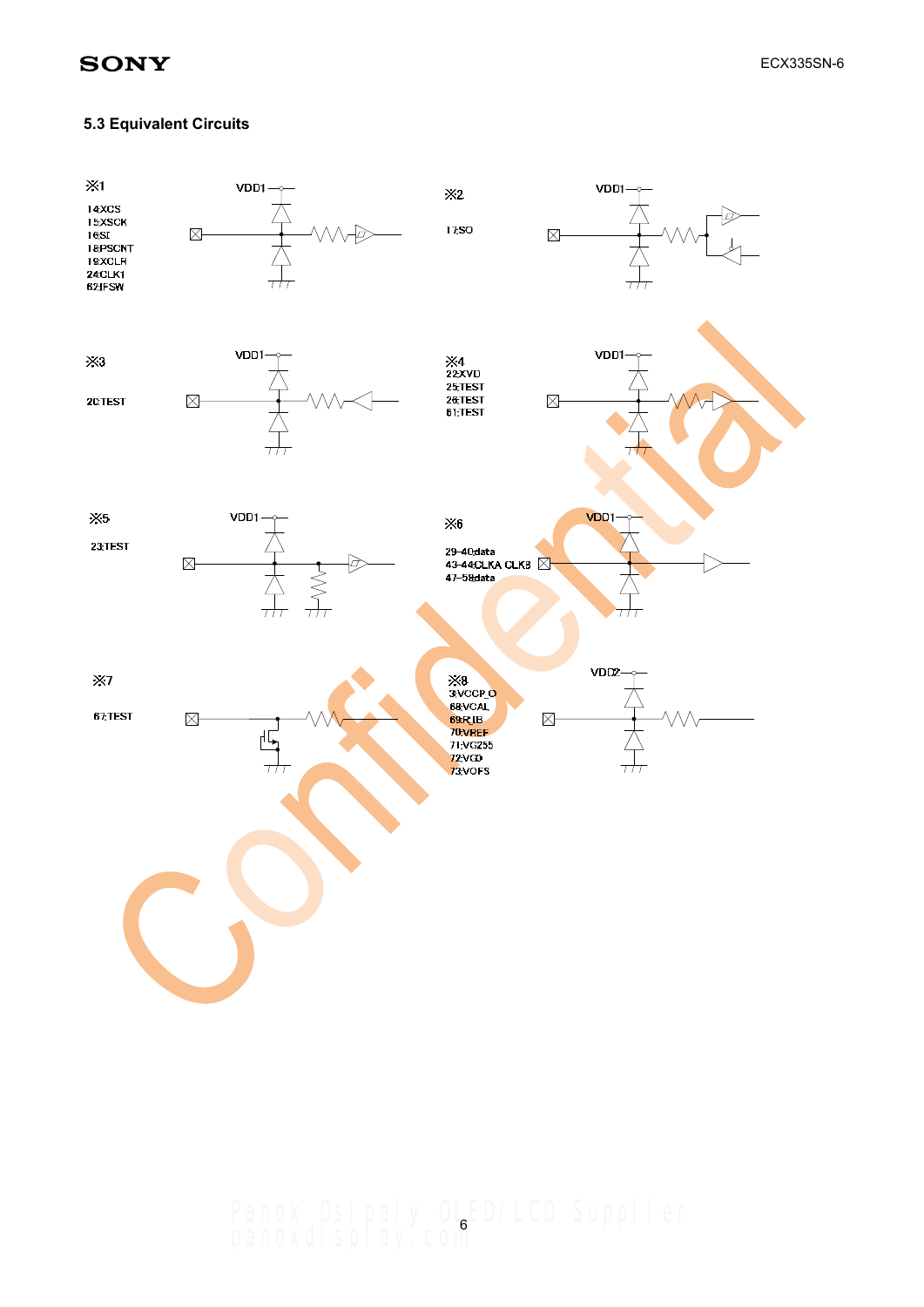#### **5.4 Peripheral Circuit Example**

Regarding power supply capacitor connections, mount an approximately 2.2  $\mu$ F to 10  $\mu$ F capacitor for each power supply. Insufficient capacitance may affect the picture quality.



※Above circuit is just one of typical example for reference to drive the module. Sony does NOT take any liability if the circuit example causes any problem because the circuit is only for reference.<br>Panox DSIDaly OLED/LCD Supplier

7

panoxdisplay.com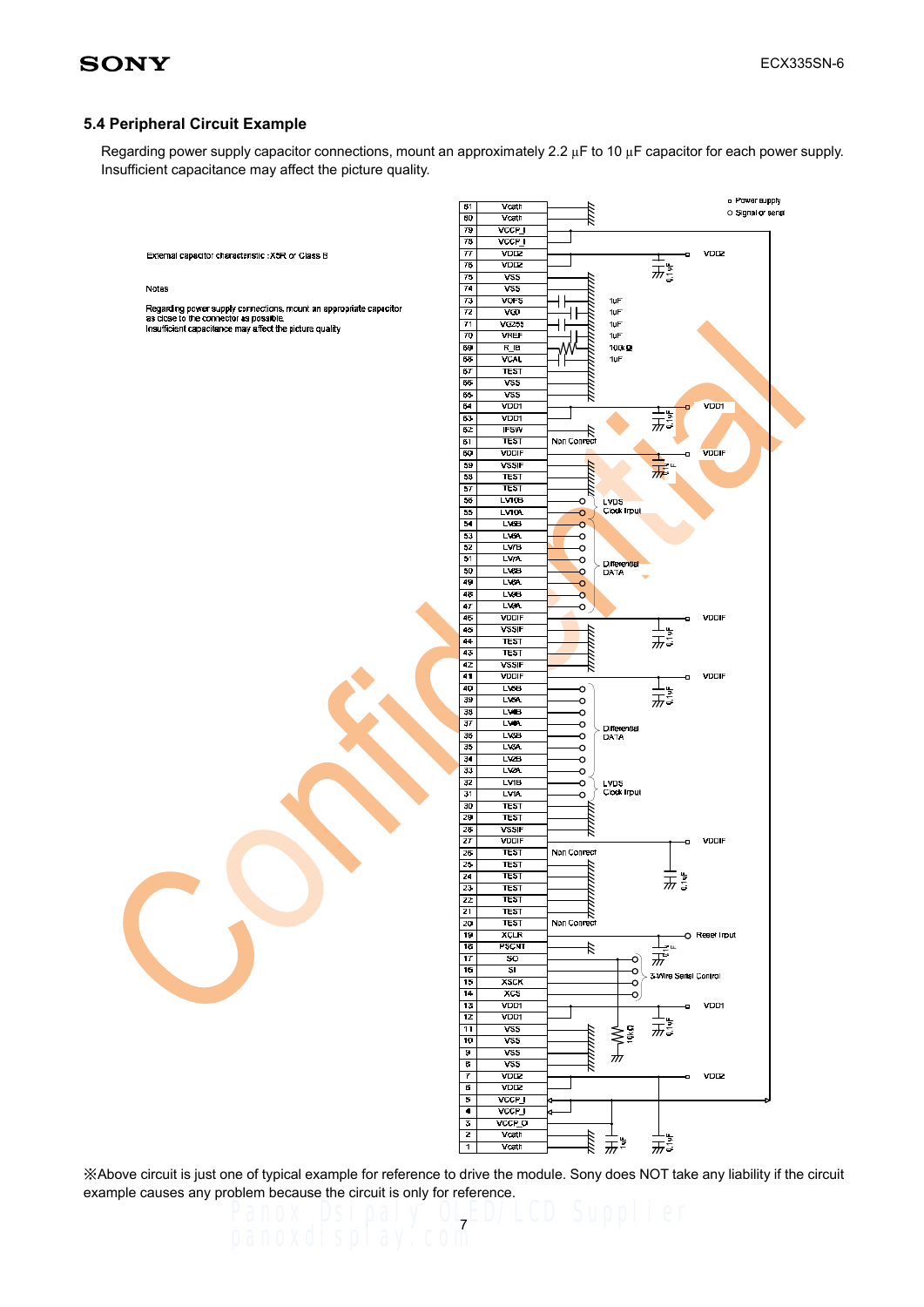## **6. Absolute Maximum Ratings**

| Item                                    | Symbol           | Min.   | <b>Maximum Ratings</b> | Unit   |
|-----------------------------------------|------------------|--------|------------------------|--------|
| 1.8V power supply                       | VDD1             | $-0.3$ | 2.0                    | V      |
| 1.8V power supply (IF)                  | <b>VDD1IF</b>    | $-0.3$ | 2.5                    | v      |
| 10 V power supply                       | VDD <sub>2</sub> | $-0.3$ | 12.0                   | v      |
| EL cathode voltage                      | Vcath            | $-0.3$ | 0.3                    | v      |
| Logic input voltage $\mathbb X$         | Vi               | $-0.3$ | $VDD1+0.3$             | $\vee$ |
| IF input voltage $\mathbb{X}\mathbb{X}$ | ViIF             | $-0.3$ | $VDD1IF+0.3$           | v      |
| Storage temperature                     | Tpnl             | $-30$  | +80                    | °C     |

※ Pin no. 14,15,16,18,19,22,23,24 & 62

※※ Pin no. 29 to 40,43,44 & 47 to 58

## **7. Recommended Operating Conditions**

| Item                        | Symbol        | Min.   | Typ. | Max. | Unit |
|-----------------------------|---------------|--------|------|------|------|
| 1.8V power supply           | VDD1          | 1.62   | 1.8  | 1.98 |      |
| 1.8V power supply (IF)      | <b>VDD1IF</b> | 1.62   | 1.8  | 1.98 |      |
| 10 V power supply           | VDD2'         | 9.7    | 10.0 | 10.3 |      |
| EL cathode voltage          | Vcath         | $-0.3$ |      | 0.3  |      |
| Operating temperature range | <b>Fonl</b>   | -20    |      | 70   | °C   |

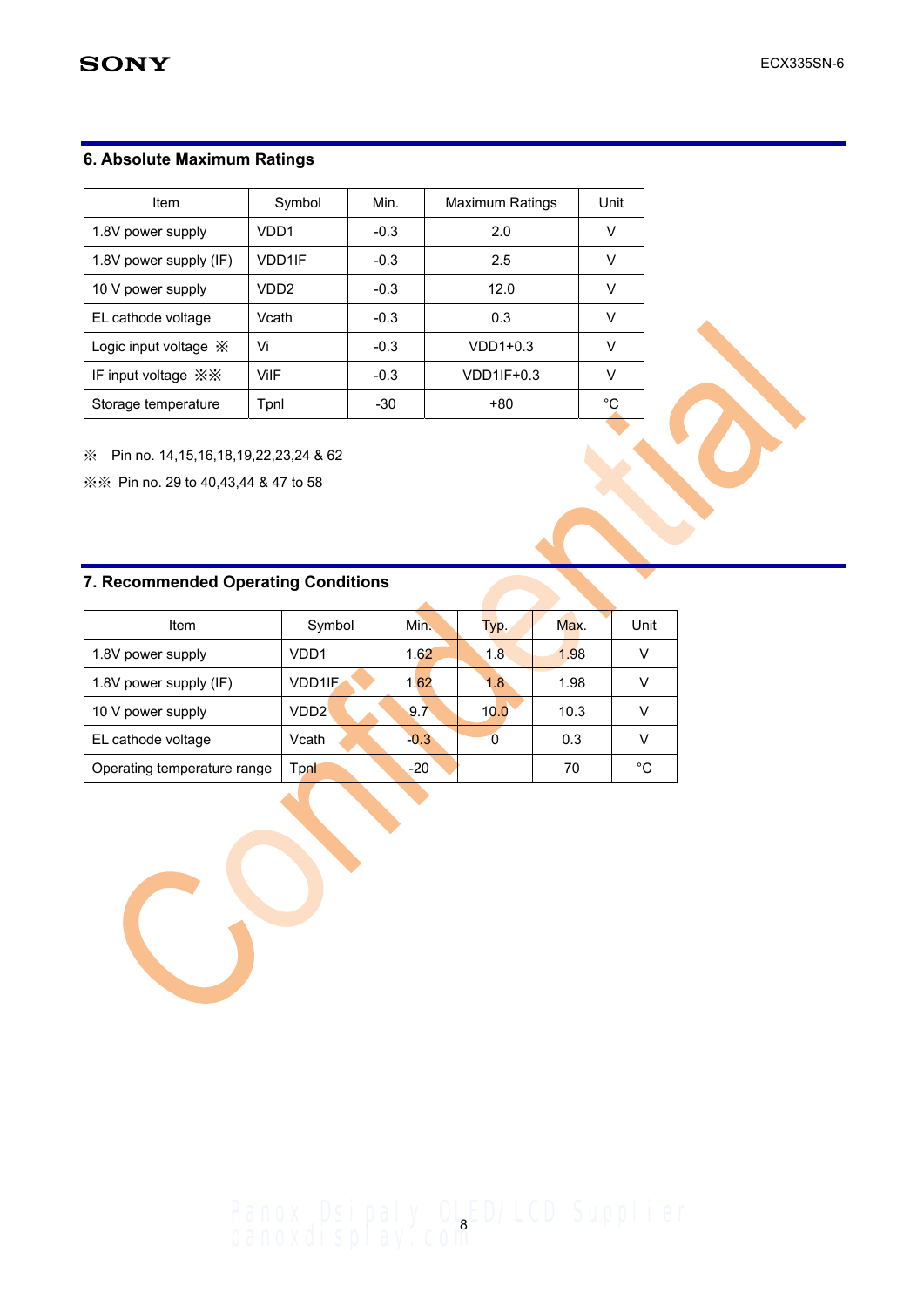## **8. Electrical Characteristics**

## **8.1. DC Characteristics**

| Item                                | Symbol     | Conditions | Min.         | Typ. | Max.             | Unit |
|-------------------------------------|------------|------------|--------------|------|------------------|------|
| High-level input voltage            | <b>VIH</b> |            | 0.7VDD1      |      | VDD <sub>1</sub> |      |
| Low-level input voltage             | <b>VIL</b> |            | 0            |      | 0.3VDD1          |      |
| Logic High -level<br>Output voltage | <b>VOH</b> |            | $VDD1 - 0.5$ |      |                  |      |
| Logic Low -level<br>Output voltage  | <b>VOL</b> |            |              |      | 0.5              |      |

## **8.2. AC Characteristics**

| Item                  | Symbol              | Conditions | Min.          | Typ. | Max.<br>Unit      |
|-----------------------|---------------------|------------|---------------|------|-------------------|
| <b>XSCK frequency</b> | f XSCK              |            |               | 0.8  | <b>MHz</b><br>2.5 |
| XCS setup time        | st XCS              |            | 0.4           |      | μs                |
| XCS hold time         | hd_XCS              |            | 0.2           |      | μs                |
| SI setup time         | st_SI               |            | $0.2^{\circ}$ |      | μs                |
| SI hold time          | $hd$ <sub>_SI</sub> |            | 0.2           |      | μs                |



Panox Dsipaly OLED/LCD Supplier panoxdisplay.com